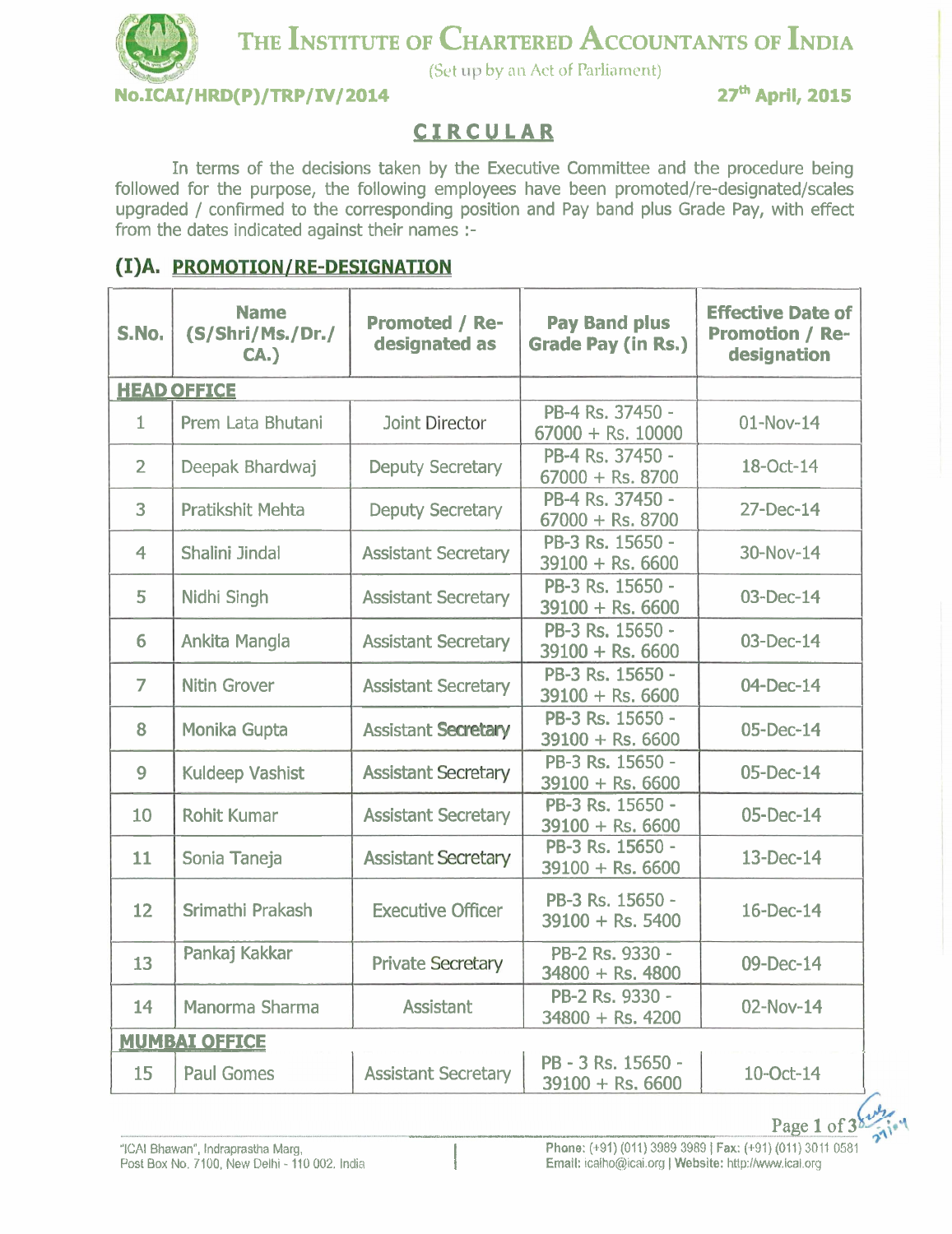| THE INSTITUTE OF CHARTERED ACCOUNTANTS OF INDIA |                                        |                                        |                                          |           |  |  |  |
|-------------------------------------------------|----------------------------------------|----------------------------------------|------------------------------------------|-----------|--|--|--|
|                                                 | (Set up by an Act of Parliament)       |                                        |                                          |           |  |  |  |
| 16                                              | Vijay Kumar K                          | <b>Assistant Secretary</b>             | PB - 3 Rs. 15650 -<br>$39100 +$ Rs. 6600 | 12-Dec-14 |  |  |  |
| 17                                              | <b>Seema Anand</b><br>Majgaonkar       | Data Entry<br>Operator (Gr. UDC)       | PB - 1 Rs. 5230 -<br>$20200 + Rs. 2400$  | 23-Dec-14 |  |  |  |
| 18                                              | Sunil R. Jadhav                        | Sr. Peon                               | PB - 1 Rs. 5230 -<br>$20200 + Rs. 1800$  | 16-Dec-14 |  |  |  |
| 19                                              | Mukund P. Kedare                       | Sr. Peon                               | PB - 1 Rs. 5230 -<br>$20200 + Rs. 1800$  | 17-Dec-14 |  |  |  |
| 20                                              | Satyavan D. Kohli                      | Sr. Peon                               | PB - 1 Rs. 5230 -<br>$20200 + Rs. 1800$  | 18-Dec-14 |  |  |  |
| 21                                              | Mandar S. Bhosale                      | Sr. Peon                               | PB - 1 Rs. 5230 -<br>$20200 + Rs. 1800$  | 18-Dec-14 |  |  |  |
| 22                                              | Dinesh P. Bendekar                     | Sr. Peon                               | PB - 1 Rs. 5230 -<br>$20200 + Rs. 1800$  | 18-Dec-14 |  |  |  |
|                                                 | <b>KOLKATA OFFICE</b>                  |                                        |                                          |           |  |  |  |
| 23                                              | Mita Sengupta                          | <b>Assistant Secretary</b>             | PB-3 Rs. 15650 -<br>$39100 + Rs. 6600$   | 28-Dec-14 |  |  |  |
| <b>SURAT OFFICE</b>                             |                                        |                                        |                                          |           |  |  |  |
| 24                                              | Ketan M. Ravadka                       | <b>UDC</b>                             | PB - 1 Rs. 5230 -<br>$20200 + Rs. 2400$  | 06-Dec-14 |  |  |  |
|                                                 | <b>CENTRE OF EXCELLENCE, HYDERABAD</b> |                                        |                                          |           |  |  |  |
| 25                                              | <b>Uma Suresh</b>                      | <b>Sr. Executive</b><br><b>Officer</b> | PB-3 Rs. 15650 -<br>$39100 + Rs. 5400$   | 01-Oct-14 |  |  |  |

## **6. SCALE UPGRADATION / CHANGE IN SCALE**

**PARK** 

| S.No.                | <b>Name</b><br>(S/Shri/Ms./<br>Dr./CA.) | <b>Promoted / Re-</b><br>designated as | <b>Pay Band plus</b><br><b>Grade Pay (in Rs.)</b> | <b>Effective Date of</b><br><b>Scale</b><br><b>Upgradation</b> |  |  |  |
|----------------------|-----------------------------------------|----------------------------------------|---------------------------------------------------|----------------------------------------------------------------|--|--|--|
| <b>HEAD OFFICE</b>   |                                         |                                        |                                                   |                                                                |  |  |  |
| 26                   | Punam Tyagi                             | Section Officer (SU)                   | PB-2 Rs. 9330 -<br>$34800 +$ Rs. 5400             | $31$ -Oct-14                                                   |  |  |  |
| 27                   | C.R. Kulashekar                         | Section Officer (SU)                   | PB-2 Rs. 9330 -<br>$34800 +$ Rs. 5400             | 09-Dec-14                                                      |  |  |  |
| 28                   | Gunjan Kohli                            | Private Secretary (SU)                 | PB-2 Rs. 9330 -<br>$34800 +$ Rs. 5400             | $09$ -Dec-14                                                   |  |  |  |
| 29                   | Y.S. Rawat                              | Private Secretary (SU)                 | PB-2 Rs. 9330 -<br>$34800 +$ Rs. 5400             | $15$ -Dec-14                                                   |  |  |  |
| 30                   | <b>Bishwa Nath</b><br>Tiwari            | Private Secretary (SU)                 | PB-2 Rs. 9330 -<br>$34800 +$ Rs. 5400             | $31$ -Dec-14                                                   |  |  |  |
| <b>MUMBAI OFFICE</b> |                                         |                                        |                                                   |                                                                |  |  |  |
| 31                   | Rupali N.<br>Khatkhate                  | Librarian (Gr.Section<br>Officer)      | PB-2 Rs. 9330 -<br>$34800 +$ Rs. 4800             | 14-Nov-14                                                      |  |  |  |
|                      | <b>KANPUR OFFICE</b>                    |                                        |                                                   |                                                                |  |  |  |
| 32                   | Sulab Dubey                             | Section Officer (SU)                   | PB-2 Rs. 9330 -<br>$34800 +$ Rs. 5400             | $13$ -Oct-14                                                   |  |  |  |